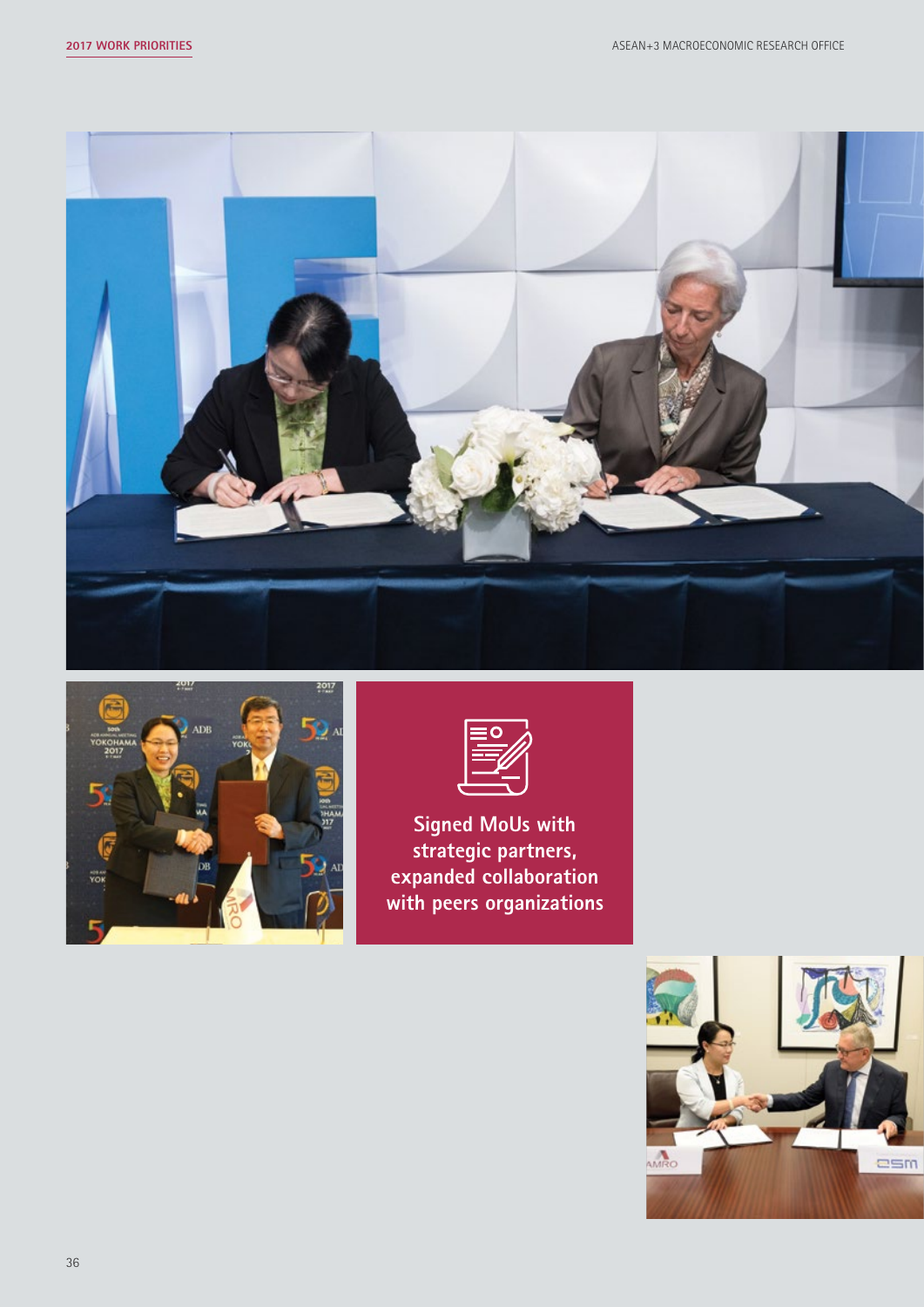



**Started publishing reports and papers and enhanced media engagement**





# 2017 Work Priorities **Promoting Strategic Partnerships and a Dynamic Role in the GFSN**

#### **Partnerships**

In an increasingly interconnected world, it is crucial for AMRO to deepen its engagements with stakeholders, strategic partners, academia and the public to function effectively, deliver on its mandate and build its capacity. In line with its aspiration to be a trusted policy advisor, and to support the implementation of the CMIM, AMRO has adopted a collaborative approach to complement its capacity and the work of its peers.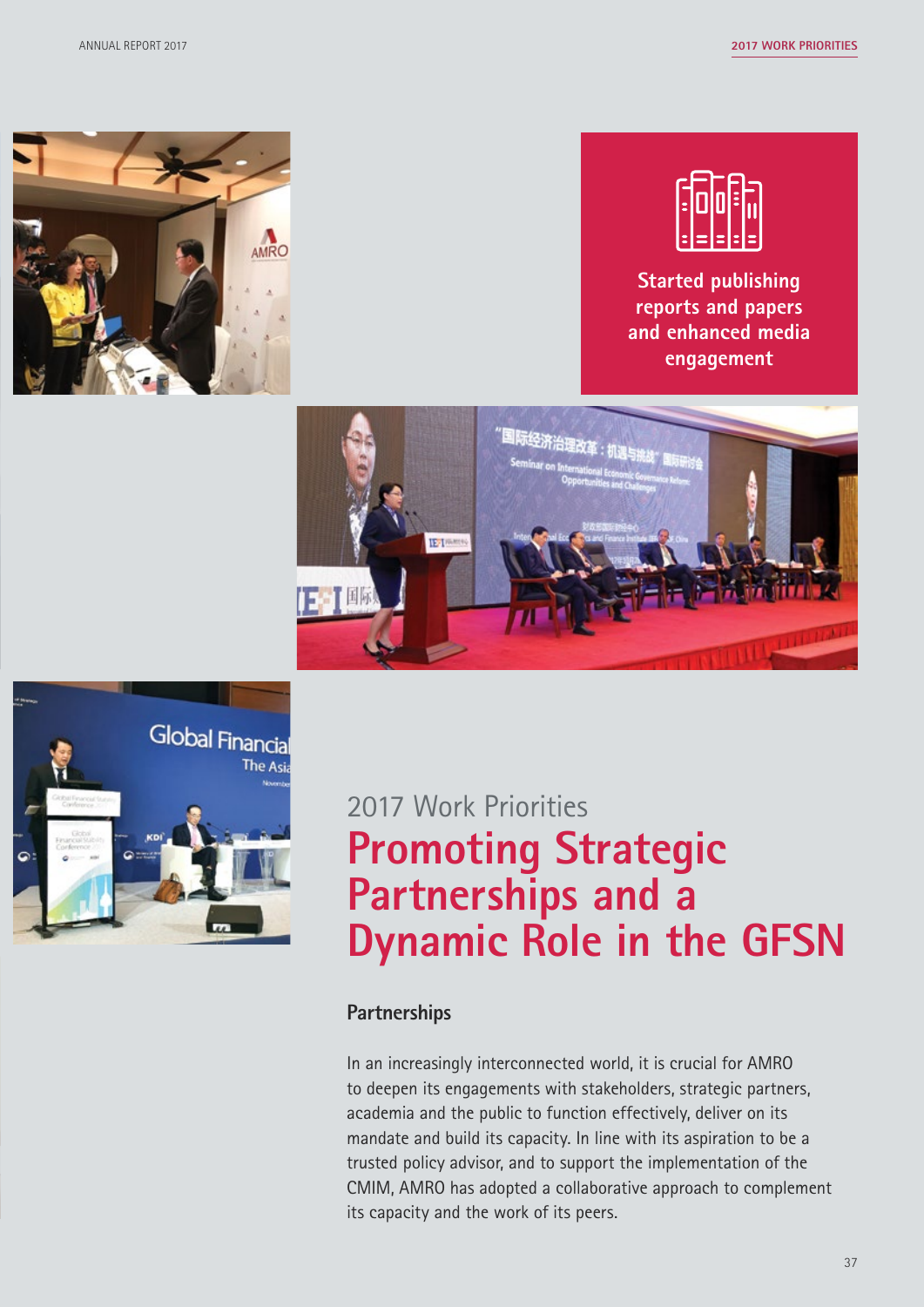# **Enhancing Communications with Authorities**

Recognizing that effective communications is fundamental to its core functions, AMRO has strengthened its communications with members by providing timely updates on its operations and developments. AMRO also produced up-to-date analyses of pertinent regional macroeconomic and financial issues and thought pieces designed to facilitate deliberations on the future of ASEAN+3 financial cooperation.

In 2017, AMRO strengthened its twoway communication with members by conducting formal policy dialogues with them during the consultation visits. AMRO also issued press releases after the visits to inform the general public of its findings from the consultation visits. These preliminary assessments and press releases have strengthened the engagement with the authorities and enhanced the transparency and accountability of its work.

# **Deepening Engagements with Strategic Partners**

2017 was a milestone year for AMRO as it successfully institutionalized its collaboration with several strategic partners.

In May, AMRO and the ADB signed a MoU to strengthen cooperation between the two institutions in support of ASEAN+3 members at the sidelines of the 50<sup>th</sup> Annual Meeting of the ADB's Board of Governors' in Yokohama, Japan. Through making use of their comparative advantages in supporting efforts and policies focused on shortterm macro financial stability and longterm economic growth, AMRO and ADB will collaborate to enhance cooperation and integration in the ASEAN+3 region.

In October, AMRO signed two MoUs with the IMF and ESM respectively, at the sidelines of the IMF Annual Meetings in Washington, D.C., USA. In particular, the AMRO-IMF MoU seeks to promote regional and global

financial stability through advancing cooperation and leveraging on each other's expertise. It also institutionalizes the exchange of views on common members' economies, training and staff exchange opportunities for staff, capacity building for ASEAN+3 members in macro-economic management, and joint activities that will contribute to strengthening the global and regional financial safety nets. The AMRO-ESM MoU provides a general framework to strengthen collaboration in matters of common interest and covers the organization of joint activities, joint research, technical cooperation, capacity building and staff exchange, among others.



*The 4th AMRO-IMF Joint Seminar taking place in March 2017 in Manila, the Philippines.*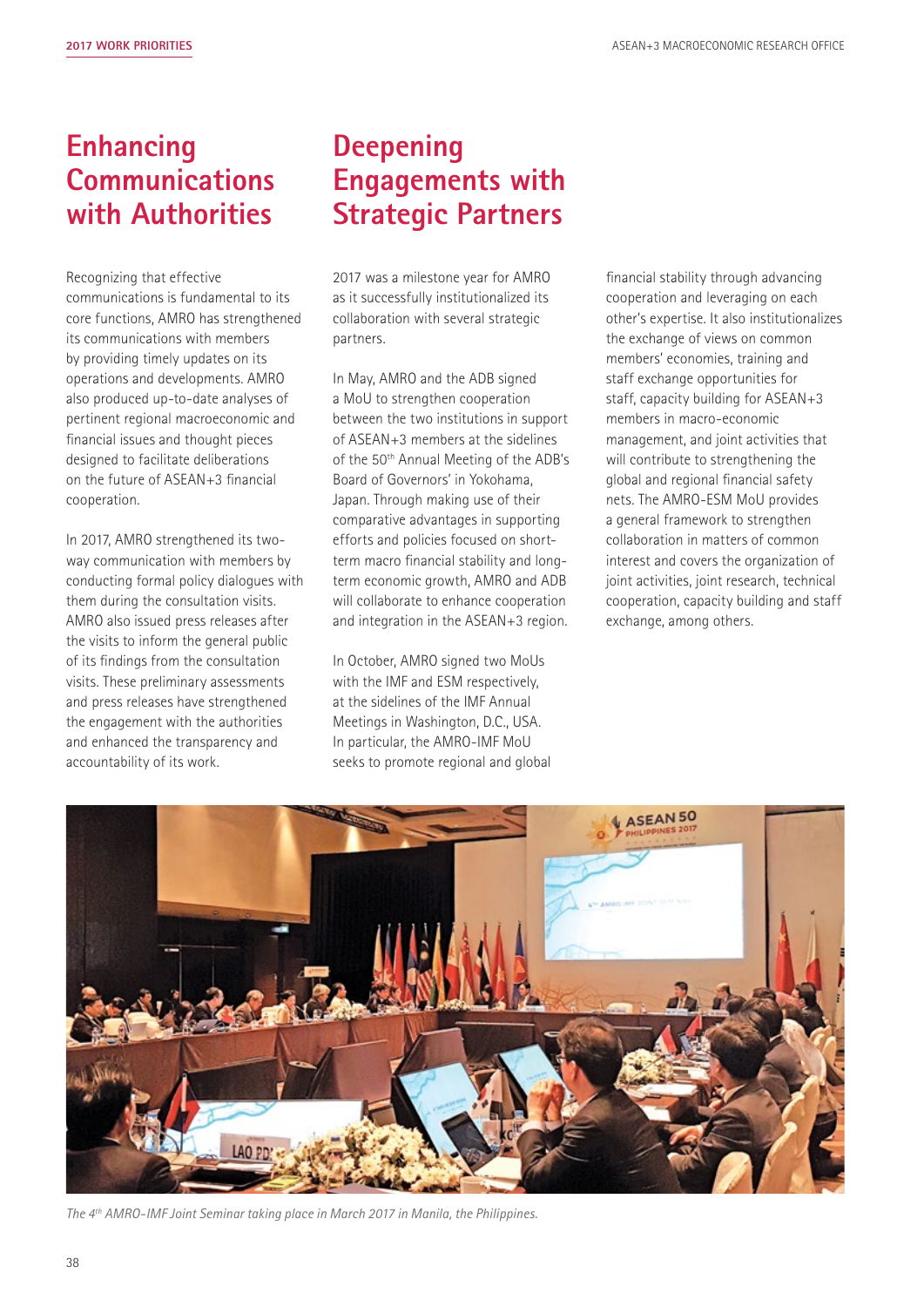### **AMRO's Collaboration with IFIs and Outreach Activities**

AMRO conducted roundtable discussions with various stakeholders, strengthening its communication with opinion leaders and augmenting its visibility.

In February 2017, AMRO contributed to the ASEAN Senior Leaders' Committee (SLC) Meeting in February in Davao City, Philippines.

In March 2017, AMRO presented preliminary findings of its study on *ASEAN+3 Region 20 years after the Asian Financial Crisis* at the 4th AMRO-IMF Joint Seminar, which took place in Manila, Philippines. IMF also presented on *Macro-financial Challenges in ASEAN-5 Economies* at the half-day event.

Beyond the ASEAN+3 region, AMRO also participated in international and regional fora such as the Bo'ao Asia Forum in Hainan, China, in March 2017.

In April 2017, AMRO was invited to the ADB-ADBI International Conference, *20 Years after the Asian Financial Crisis: Lessons, Challenges and the Way Forward* in Tokyo, Japan. AMRO presented its perspectives on macro-prudential policy and capital flow management frameworks, capital market development and integration, and challenges and risks facing the region and policy options for financial stability and resilience. In the same month, an AMRO representative was invited to speak at the High-Level Dialogue on Regional Economic Cooperation and Integration for Enhancing Sustainable Development in Asia and the Pacific, organized by the UN Economic and Social Commission for Asia and the Pacific (ESCAP) in Bangkok, Thailand.

In May 2017, AMRO joined the High-level Dialogue of the Belt and Road Forum



*AMRO Senior Management team, AP members, distinguished speakers, and participants from RFAs at the 1st RFA Research Seminar jointly organized by AMRO, ESM, and FLAR in Singapore in September 2017.*

for International Cooperation in Beijing, China, as well as the United Nations Conference on Trade and Development (UNCTAD) Regional Seminar in Johannesburg, South Africa.

In June 2017, the AMRO Director presented on the theme: *Fiscal Policy under Demographic Change and Radical Uncertainties* at the Tokyo Fiscal Forum in Tokyo, Japan. She also shared her perspective on regional fiscal developments. The event was co-hosted by the Policy Research Institute of JMOF, the IMF, and ADB Institute (ADBI). AMRO also participated in the 2<sup>nd</sup> Asian Infrastructure Investment Bank Annual Meeting in Jeju, Korea, in the same month.

In July 2017, Director Chang led an AMRO delegation to pay visits to the core organizations in the European RFA – the ESM, and Economics and Financial Affairs (ECFIN) of the European Commission – to exchange views on how to enhance synergy among different layers of the GFSN, share knowledge of surveillance and crisis management, and discuss cooperation between both institutions. During the Europe trip, Director Chang also participated as a speaker in the seminar *Living with Globalization* in Hamburg, Germany, to introduce the development of the CMIM in the ASEAN+3 region.

In September 2017, AMRO hosted the inaugural Joint RFA Research Seminar in Singapore, in collaboration with ESM and FLAR. The annual seminar is geared towards bringing academics and institutions together to discuss key issues related to global and regional financial stability, in particular, the role of RFAs within the GFSN.

In October 2017, AMRO co-hosted the 2<sup>nd</sup> High-level RFA Dialogue in Washington, D.C., USA, together with ESM and FLAR. The event was well attended by highlevel representatives from the IMF, the AMF, BRICS CRA, Eurasian Development Bank, European Commission, SAARC and the G20 International Financial Architecture (IFA) Working Group. At the forum, RFAs shared the recent activities and developments in their institutions and regions since the last meeting, and discussed the IMF's ongoing work in formulating operational guidelines for IMF-RFA cooperation and how to tailor them to meet the specific needs of each RFA. AMRO was also invited to share its perspective on the regional outlook at the 14<sup>th</sup> Meeting of the SLC on ASEAN Financial Integration in Luang Prabang, Lao PDR, in the same month.

In November 2017, AMRO Director attended the IMF Regional Office for Asia and the Pacific 20<sup>th</sup> Anniversary celebrations in Tokyo, Japan, and met IMF Managing Director, Madame Christine Lagarde to exchange views on cooperation between two organizations.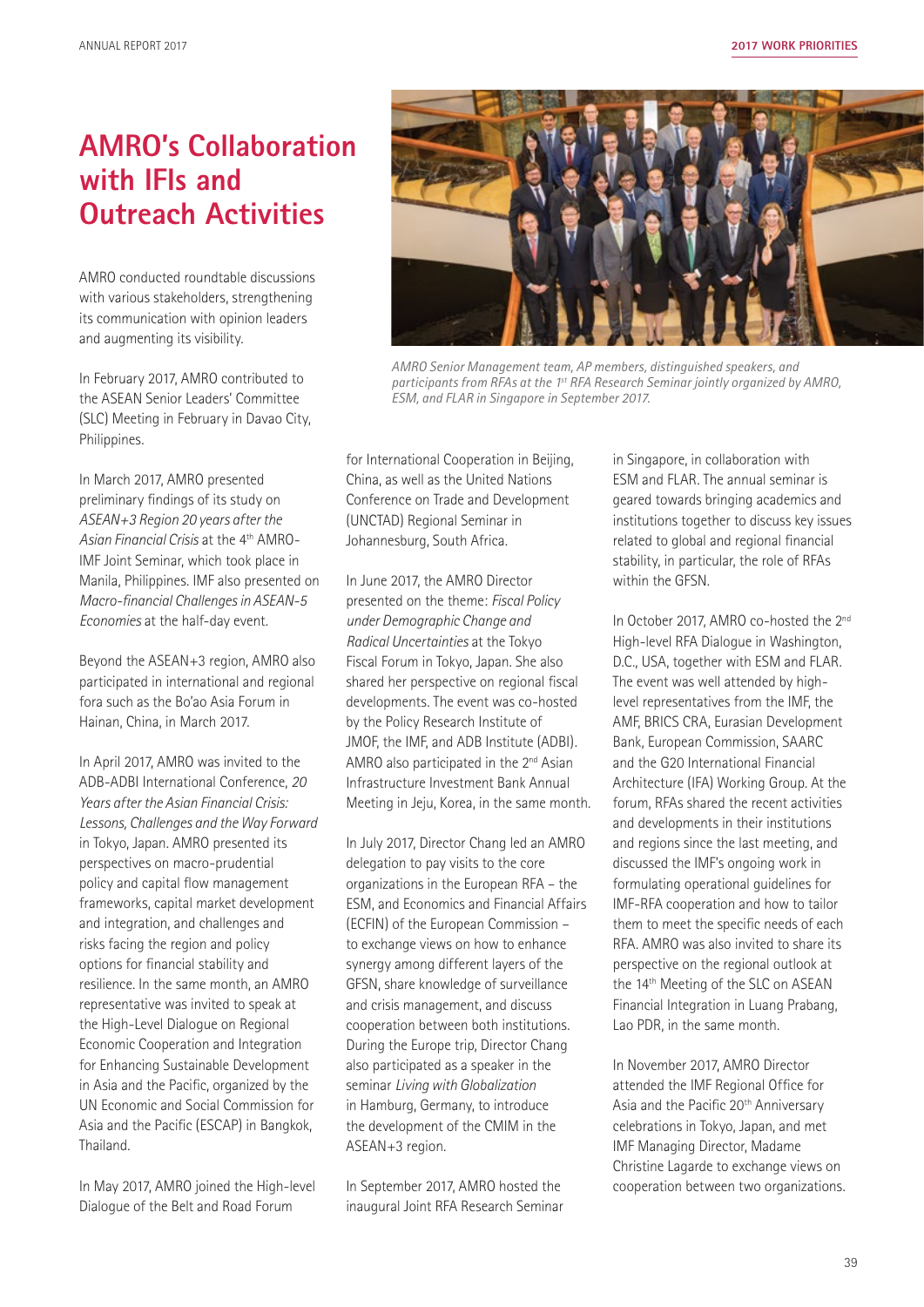#### **Visibility**

As a relatively young organization, AMRO aspires to reach out to external stakeholders to better understand their perspectives, and in doing so, improve the quality of AMRO's analysis and policy recommendations. At the same time, through such interactions, AMRO hopes to enable a broader audience to better understand its operations.

## **Organizing the 2nd ATFF**

Building upon the success of the inaugural ASEAN+3 Financial Forum (ATFF) in 2016, AMRO held the 2nd ATFF back to back with the AFCDM+3 in Asahikawa, Japan, in December 2017. Themed "*Adapting to a Changing World*", ASEAN+3 Deputies, academics and high-level representatives of international financial institutions discussed the regional outlook and policy responses to address structural challenges, and developments in the international monetary system and the role of the CMIM and AMRO. It was highlighted that ASEAN+3 members would need to implement and follow through on structural reforms to set their economies on a solid foundation for continued robust growth, and in response to domestic and external challenges, such as rising sentiments of anti-globalization and protectionism, and aging populations and new technologies. At the same time, enhancing economic and financial cooperation among regional economies would make the best of each economy's comparative advantage while safeguarding regional financial stability. Participants also highlighted that the CMIM should be further developed to complement the GFSN and help the region in meeting the challenges ahead.

# **Publishing AMRO's Knowledge Products**

Guided by the Publication Policy, in 2017, AMRO started publishing its reports and research papers to share its views and analysis with a broader audience, including government agencies, academia, the private sector, and the public.

In May 2017, AMRO launched AREO 2017, with the theme *ASEAN+3 Region: 20 Years after the Asian Financial Crisis* at a press conference on the margins of the ADB Annual Meeting in Yokohama, Japan. The launch was widely covered by the media with close to 50 news stories across 11 member economies, including live interviews on CNBC, Bloomberg, NHK, and Channel NewsAsia, to name a

few. The successful launch was followed by a series of roadshows in China, Indonesia, Malaysia, Singapore, Thailand, and most recently, a seminar at the sidelines of the IMF/World Bank Annual Meeting in Washington, D.C., USA.

Throughout the year, AMRO also kept up the momentum by publishing four 2016 Annual Consultation Reports (Hong Kong, China; Philippines; Singapore; and Thailand), and another four 2017 Annual Consultation Reports (Cambodia, Myanmar, Singapore and Thailand). After each Annual Consultation Visit, AMRO also issued a press release capturing key points of its preliminary assessments of the economy.



*AMRO Senior Management team, ASEAN+3 Finance and Central Bank Deputies, and distinguished speakers and participants at the 2017 ATFF in December 2017 in Asahikawa, Japan.*